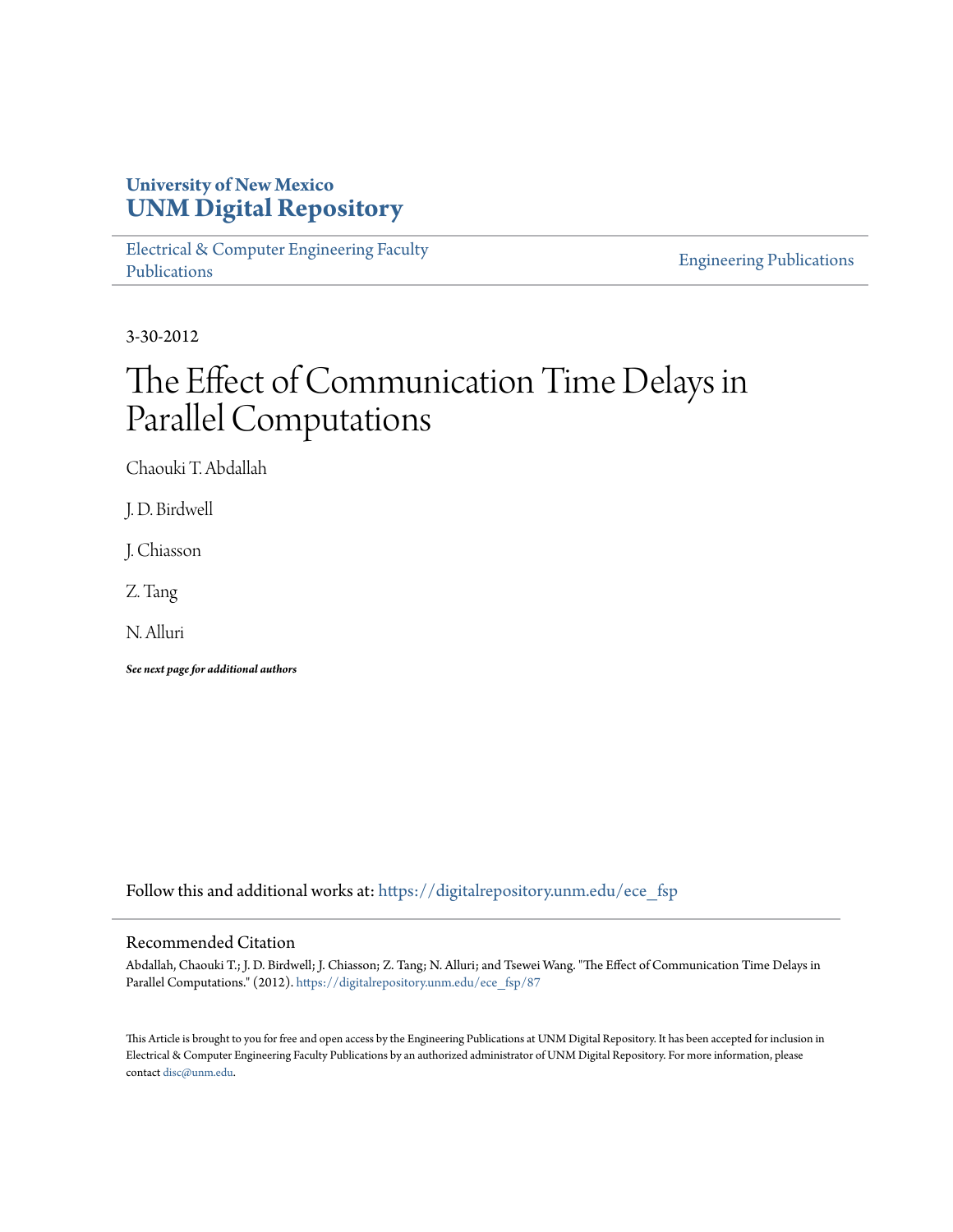#### **Authors**

Chaouki T. Abdallah, J. D. Birdwell, J. Chiasson, Z. Tang, N. Alluri, and Tsewei Wang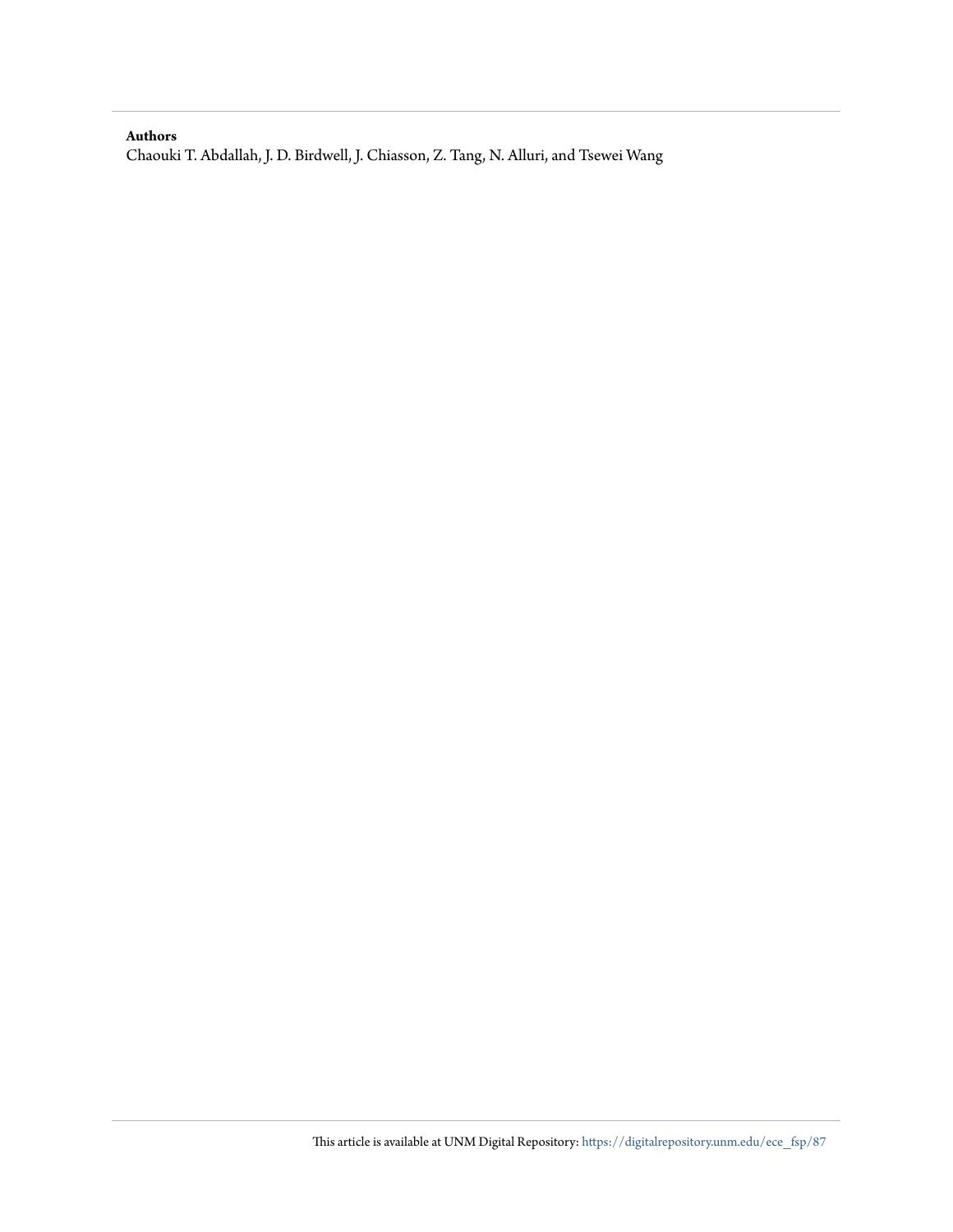# The Effect of Communication Time Delays in Parallel Computations

C. T. Abdallah ECE Dept, University of New Mexico Alburquerque NM 87131-1356, USA chaouki@eece.unm.edu

J. D. Birdwell, J. Chiasson<sup>∗</sup> Z. Tang, N. Alluri ECE Dept, University of Tennessee Knoxville TN 37996, USA birdwell@utk.edu, chiasson@utk.edu tang@hickory.engr.utk.edu, nalluri@utk.edu

Tsewei Wang ChE Dept, University of Tennessee Knoxville TN 37996, USA, twang@utk.edu

July 5, 2002

# 1 Introduction

Parallel computer architectures utilize a set of computational elements (CE) to achieve performance that is not attainable on a single processor, or CE, computer. A common architecture is the cluster of otherwise independent computers communicating through a shared network. To make use of parallel computing resources, problems must be broken down into smaller units that can be solved individually by each CE while exchanging information with CEs solving other problems.

The Federal Bureau of Investigation (FBI) National DNA Indexing System (NDIS) and Combined DNA Indexing System (CODIS) software are candidates for parallelization. New methods developed by Wang et al. [4][5][6][12][13] lead naturally to a parallel decomposition of the DNA database search problem while providing orders of magnitude improvements in performance over the current release of the CODIS software. The projected growth of the NDIS database and

<sup>∗</sup>Corresponding author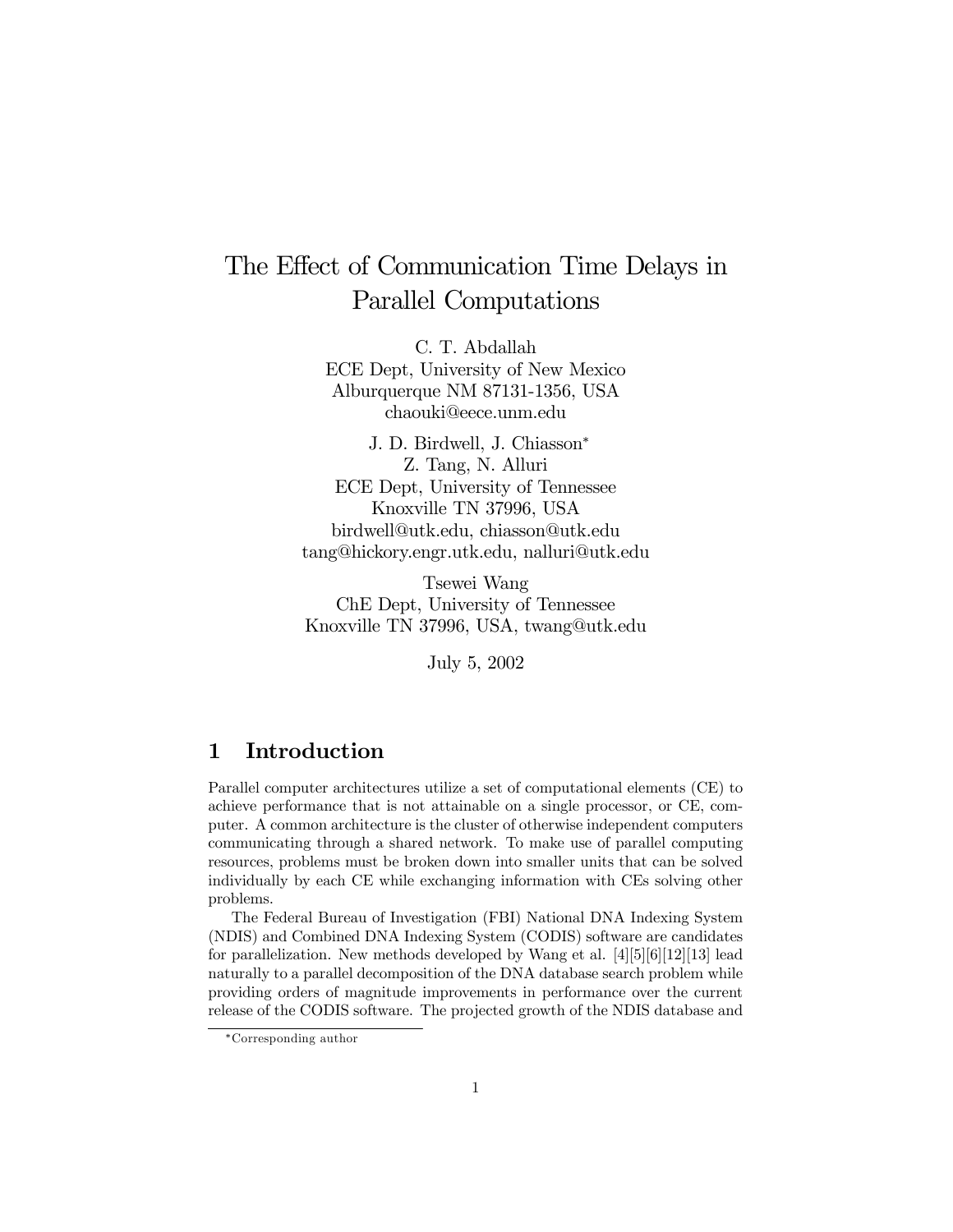in the demand for searches of the database necessitates migration to a parallel computing platform.

Effective utilization of a parallel computer architecture requires the computational load to be distributed more or less evenly over the available CEs. The qualifier "more or less" is used because the communications required to distribute the load consume both computational resources and network bandwidth. A point of diminishing returns exists.

Distribution of computational load across available resources is referred to as the load balancing problem in the literature. Various taxonomies of load balancing algorithms exist. Direct methods examine the global distribution of computational load and assign portions of the workload to resources before processing begins. Iterative methods examine the progress of the computation and the expected utilization of resources, and adjust the workload assignments periodically as computation progresses. Assignment may be either deterministic, as with the dimension exchange/diffusion [7] and gradient methods, stochastic, or optimization based. A comparison of several deterministic methods is provided by Willeback-LeMain and Reeves [14].

To adequately model load balancing problems, several features of the parallel computation environment should be captured (1) The workload awaiting processing at each CE; (2) the relative performances of the CEs; (3) the computational requirements of each workload component; (4) the delays and bandwidth constraints of CEs and network components involved in the exchange of workloads, and (5) the delays imposed by CEs and the network on the exchange of measurements. A queuing theory [10] approach is well-suited to the modeling requirements and has been used in the literature by Spies [11] and others. However, whereas Spies assumes a homogeneous network of CEs and models the queues in detail, the present work generalizes queue length to an expected waiting time, normalizing to account for differences among CEs, and aggregates the behavior of each queue using a continuous state model. The present work focuses upon the effects of delays in the exchange of information among CEs, and the constraints these effects impose on the design of a load balancing strategy. Preliminary results by the authors appear in [2]. However, new nonlinear models are developed here to obtain better fidelity and experimental results are presented and compared to that given by the models.

Section 2 presents our approach to modeling the computer network and load balancing algorithms to incorporate the presence of delay in communicating between nodes and transferring tasks. Section 3 contains an analysis of the stability properties of the linear models, while Section 4 presents simulations of the linear and nonlinear models. Section 5 presents experimental data from an actual implementation of a load balancing algorithm. Finally, Section 6 is a summary and conclusion of the present work and a discussion of future work.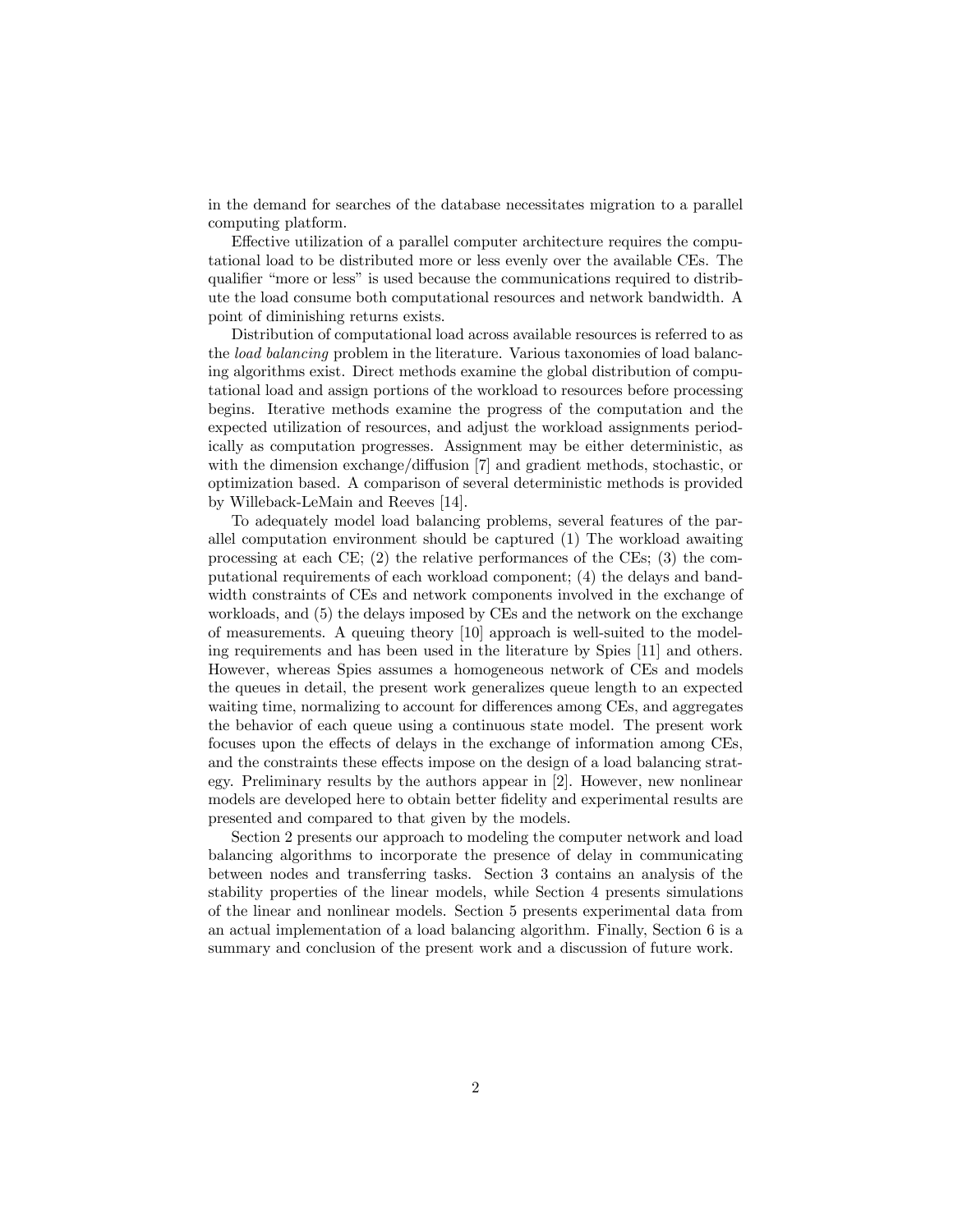# 2 Models of Load Balancing Algorithms

In previous work [2][1][3], the authors have developed both linear and nonlinear time delay models for load balancing. To introduce the basic approach to load balancing, consider a computing network consisting of n computers (nodes) all of which can communicate with each other. At start up, the computers are assigned an equal number of tasks. However, when a node executes a particular task it can in turn generate more tasks so that very quickly the loads on various nodes become unequal. To balance the loads, each computer in the network sends its queue size  $q_i(t)$  to all other computers in the network. A node i receives this information from node j delayed by a finite amount of time  $\tau_{ij}$ , that is, it receives  $q_i(t-\tau_{ij})$ . Each node i then uses this information to compute its local estimate<sup>1</sup> of the average number of tasks in the queues of the n computers in the network. In this work, the simple estimator  $\left(\sum_{j=1}^n q_j(t - \tau_{ij})\right) / n$   $(\tau_{ii} = 0)$  which is based on the most recent observations is used. Node  $i$  then compares its queue size  $q_i(t)$  with its estimate of the network average as  $(q_i(t) - \left(\sum_{j=1}^n q_j(t - \tau_{ij})\right)/n\right)$ and, if this is greater than zero, the node sends some of its tasks to the other nodes while if it is less than zero, no tasks are sent. Further, the tasks sent by node *i* are received by node *j* with a delay  $h_{ij}$ . The controller (load balancing algorithm) decides how often and fast to do load balancing (transfer tasks among the nodes) and how many tasks are to be sent to each node.

As just explained, each node controller (load balancing algorithm) has only delayed values of the queue lengths of the other nodes, and each transfer of data from one node to another is received only after a finite time delay. An important issue considered here is to study the effect of these delays on system performance. Specifically, the continuous time models developed here represent our effort to capture the effect of the delays in load balancing techniques and were developed so that system theoretic methods could be used to analyze them.

#### 2.1 Basic Model

The basic mathematical model of a given computing node for load balancing is given by [1][3]

<sup>&</sup>lt;sup>1</sup>It is an estimate because at any time, each node only has the delayed value of the number of tasks in the other nodes.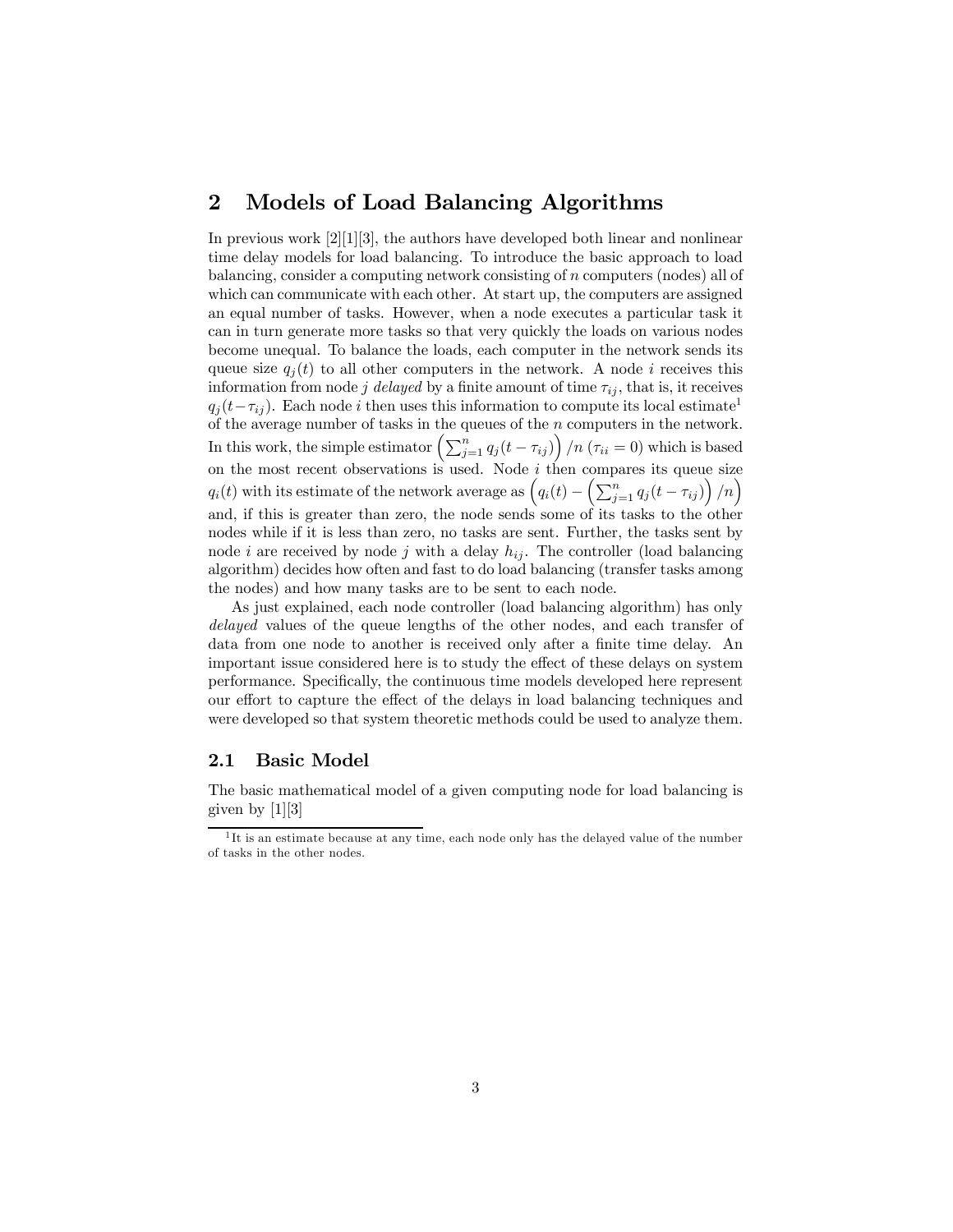$$
\frac{dx_i(t)}{dt} = \lambda_i - \mu_i + u_i(t) - \sum_{j=1}^n p_{ij} \frac{t_{p_i}}{t_{p_j}} u_j(t - h_{ij})
$$
  
\n
$$
y_i(t) = x_i(t) - \frac{\sum_{j=1}^n x_j(t - \tau_{ij})}{n}
$$
  
\n
$$
u_i(t) = -K_i \text{sat } (y_i(t))
$$
  
\n
$$
p_{ij} \geq 0, p_{jj} = 0, \sum_{i=1}^n p_{ij} = 1
$$
\n(1)

where

$$
sat (y) = y \text{ if } y \geqslant 0
$$

$$
= 0 \text{ if } y < 0.
$$

In this model we have

- $\bullet$  *n* is the number of nodes.
- $x_i(t)$  is the expected waiting time experienced by a task inserted into the queue of the  $i^{th}$  node. With  $q_i(t)$  the number of tasks in the  $i^{th}$  node and  $t_{p_i}$  the average time needed to process a task on the  $i^{th}$  node, the expected (average) waiting time is then given by  $x_i(t) = q_i(t)t_{p_i}$ . Note that  $x_j/t_{p_i} = q_i$  is the number of tasks in the node 1 queue. If these tasks were transferred to node i, then the waiting time transferred is  $q_j t_{p_i} = x_j t_{p_i} / t_{p_j}$ , so that the fraction  $t_{p_i}/t_{p_j}$  converts waiting time on node j to waiting time on node i.
- $\lambda_i$  is the rate of generation of waiting time on the  $i^{th}$  node caused by the addition of tasks (rate of increase in  $x_i$ )
- $\mu_i$  is the rate of reduction in waiting time caused by the service of tasks at the  $i^{th}$  node and is given by  $\mu_i \equiv (1 \times t_{p_i})/t_{p_i} = 1$  for all i.
- $u_i(t)$  is the rate of removal (transfer) of the tasks from node i at time t by the load balancing algorithm at node *i*. Note that  $u_i(t) \leq 0$ .
- $p_{ij}u_j(t)$  is the rate that node j sends waiting time (tasks) to node i at time t where  $p_{ij} \geqslant 0$ ,  $\sum_{i=1}^{n} p_{ij} = 1$  and  $p_{jj} = 0$ . That is, the transfer from node j of expected waiting time (tasks)  $\int^{t_2}$  $t_1$  $u_j(t)dt$  in the interval of time  $[t_1, t_2]$ to the other nodes is carried out with the  $i<sup>th</sup>$  node being sent the fraction  $p_{ij}\frac{t_{p_i}}{t_{p_i}}$  $t_{p_j}$  $\int_0^{t_2}$  $\int_{t_1} u_j(t)dt$  where the fraction  $t_{p_i}/t_{p_j}$  converts the task from waiting time on node j to waiting time on node i. As  $\sum_{i=1}^{n} \left( p_{ij} \int_{0}^{t_2}$  $t_1$  $u_j(t)dt\bigg) =$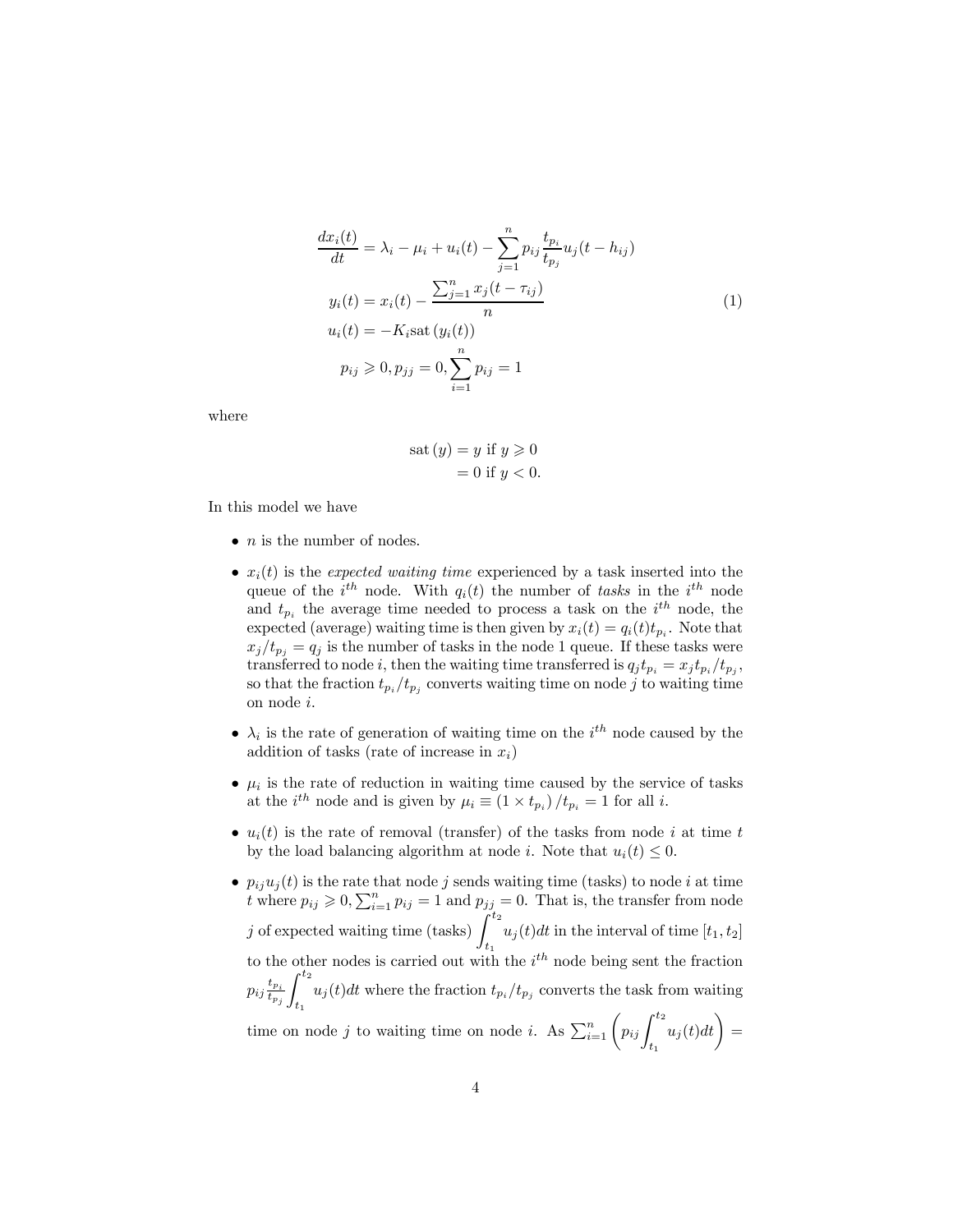$\int_0^t$  $t_1$  $u_j(t)dt$ , this results in a removing all the waiting time  $\int^{t_2}$  $t_1$  $u_j(t)dt$ from node  $i$ 

- The quantity  $-p_{ij}u_j(t-h_{ij})$  is the rate of increase (rate of transfer) of the expected waiting time (tasks) at time  $t$  from node  $j$  by (to) node  $i$  where  $h_{ij}$  ( $h_{ii} = 0$ ) is the time delay for the task transfer from node j to node i.
- The quantities  $\tau_{ij}$  ( $\tau_{ii} = 0$ ) denote the time delay for communicating the expected waiting time  $x_j$  from node j to node i.
- The quantity  $x_i^{avg} = \left(\sum_{j=1}^n x_j(t-\tau_{ij})\right)/n$  is the estimate<sup>2</sup> by the i<sup>th</sup> node of the average waiting time of the network and is referred to as the local average (local estimate of the average).

In this model, all rates are in units of the rate of change of expected waiting time, or time/time which is dimensionless). As  $u_i(t) \leq 0$ , node i can only send tasks to other nodes and cannot initiate transfers from another node to itself. A delay is experienced by transmitted tasks before they are received at the other node. The control law  $u_i(t) = -K_i \text{sat}(y_i(t))$  states that if the  $i^{th}$  node output  $x_i(t)$  is above the local average  $\left(\sum_{j=1}^n x_j(t - \tau_{ij})\right)/n$ , then it sends data to the other nodes, while if it is less than the local average nothing is sent. The  $j^{th}$ node receives the fraction  $\int^{t_2}$  $t_1$  $p_{ji}u_i(t)dt$  of transferred waiting time  $\int^{t_2}$  $t_1$  $u_i(t)dt$ delayed by the time  $h_{ij}$ .

#### 2.2 Linear Model

Model (1) is the basic model but one important detail remains unspecified, namely the exact form  $p_{ji}$  for each sending node i. One approach is to choose them as constant and equal

$$
p_{ji} = 1/(n-1)
$$
 for  $j \neq i$   

$$
p_{ii} = 0
$$

where it is clear that  $p_{ji} \geqslant 0$ ,  $\sum_{j=1}^{n} p_{ji} = 1$ . If this were done, and the saturation functions removed, the following linear time invariant model results

$$
\frac{dx_i(t)}{dt} = \lambda_i - \mu_i + u_i(t) - \sum_{j \neq i} p u_j(t - h_{ij})
$$
  

$$
y_i(t) = x_i(t) - \frac{\sum_{j=1}^n x_j(t - \tau_{ij})}{n}
$$
  

$$
u_i(t) = -K_i y_i(t)
$$
  

$$
p = \frac{1}{n-1}
$$
 (2)

<sup>2</sup>This is an only an estimate due to the delays.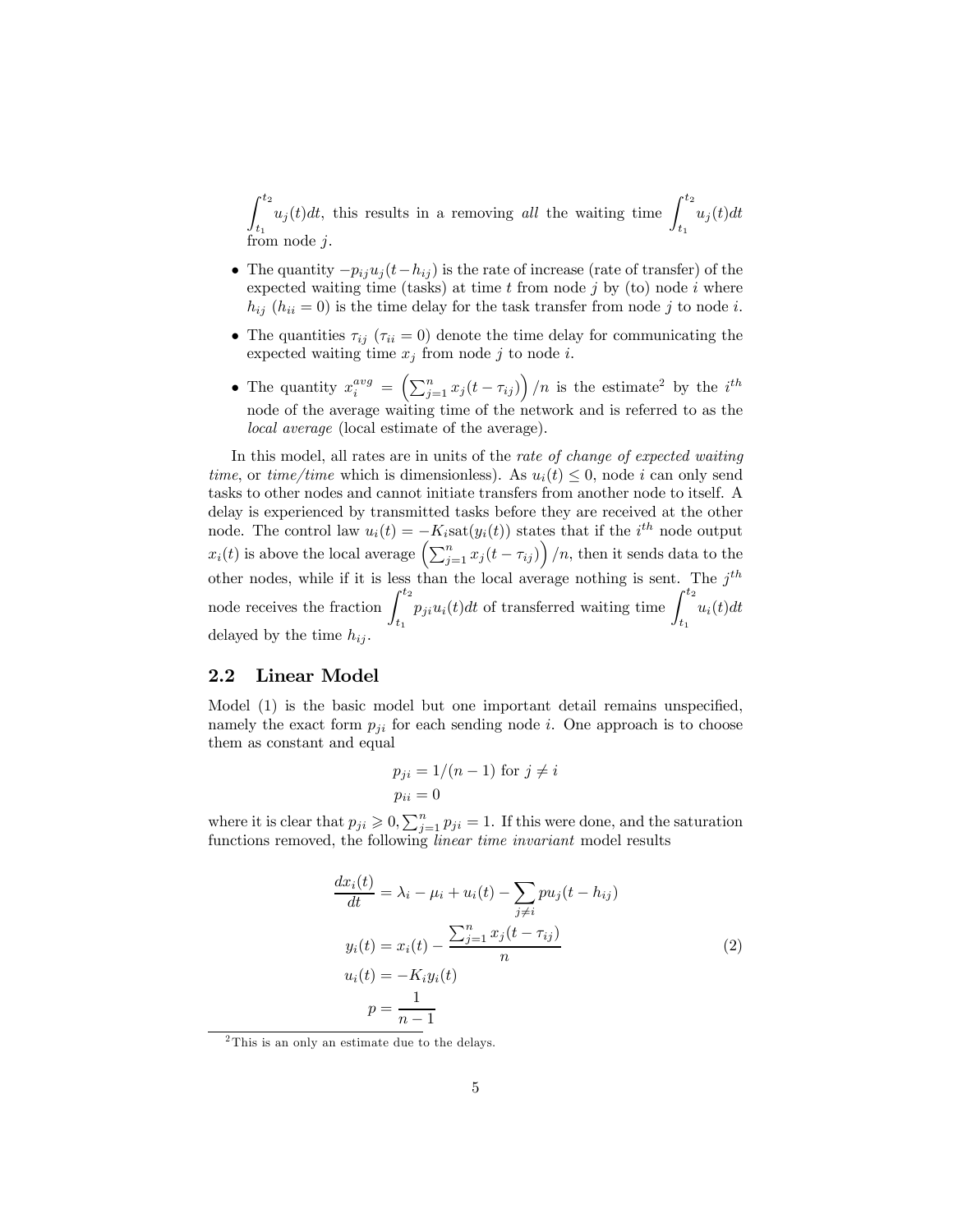When  $u_i(t) = -K_i y_i(t) < 0$ , this operates as in (1) in that the tasks are immediately removed and sent to the other nodes where each of those nodes experiences a delay  $(h_{ij})$  in getting these tasks. However, a fundamental problem with this linear model is that when  $y_i(t) < 0$  the controller (load balancing algorithm)  $u_i(t) = -K_i y_i(t) > 0$  so that the node is *instantaneously* taking on waiting time (tasks) from the other nodes before those tasks are removed from the other nodes' queues. That is, it is accepting the waiting times (tasks)  $pu_i(t)$ from each of the other nodes. There is a finite time delay associated with this transfer of tasks, and this model ignores this fact. In spite of this fact, it is still of value to consider the system (2) because it can be completely analyzed with regards to stability, and it does capture the oscillatory behavior of the  $y_i(t)$ .

#### 2.3 Nonlinear Model with Non Constant  $p_{ij}$

The model (1) did not have the  $p_{ij}$  specified explicitly. For example, they can be considered constant as in the linear model. However, it is actually useful to use the local information of the waiting times  $x_i(t), i = 1, ..., n$  to set their values. Recall that  $p_{ij}$  is the fraction of  $u_j(t)$  that node j allocates (transfers) to node *i* at time *t*, and conservation of the tasks requires  $p_{ij} \geqslant 0, \sum_{i=1}^{n} p_{ij} = 1$ and  $p_{jj} = 0$ . The quantity  $x_i(t - \tau_{ji}) - x_j^{avg}$  represents what node j estimates<sup>3</sup> the waiting time of node  $i$  is with respect to the local average of node  $j$ . If node  $i$  queue is above the local average, then node  $j$  does not send tasks to it. Therefore  $\text{sat}(x_j^{avg} - x_i(t - \tau_{ji}))$  is an appropriate measure by node j as to how much node  $i$  is *below* the local average. Node  $j$  then repeats this computation for all the other nodes and then portions out its tasks among the other nodes according to the amounts they are below the local average, that is,

$$
p_{ij} = \frac{\text{sat}\left(x_j^{avg} - x_i(t - \tau_{ji})\right)}{\sum\limits_{i \text{ s } i \neq j} \text{sat}\left(x_j^{avg} - x_i(t - \tau_{ji})\right)}.
$$
\n(3)

The  $p_{ij}$  are defined to be zero if the denominator  $\sum$  $i \ni i \neq j$  $\mathrm{sat}(x_i(t-\tau_{ji})-x_j^{avg})=$ 0.

With the definition of the  $p_{ij}$  given by (3), a load balancing algorithm which portions out the tasks in proportion to the amounts they are below the local average, is given by the following nonlinear differential-delay system

 $3$ Again, the term "estimates" is used because node j does not know the current value of  $x_i(t)$ , but only its earlier value  $x_i(t - \tau_{ij})$ .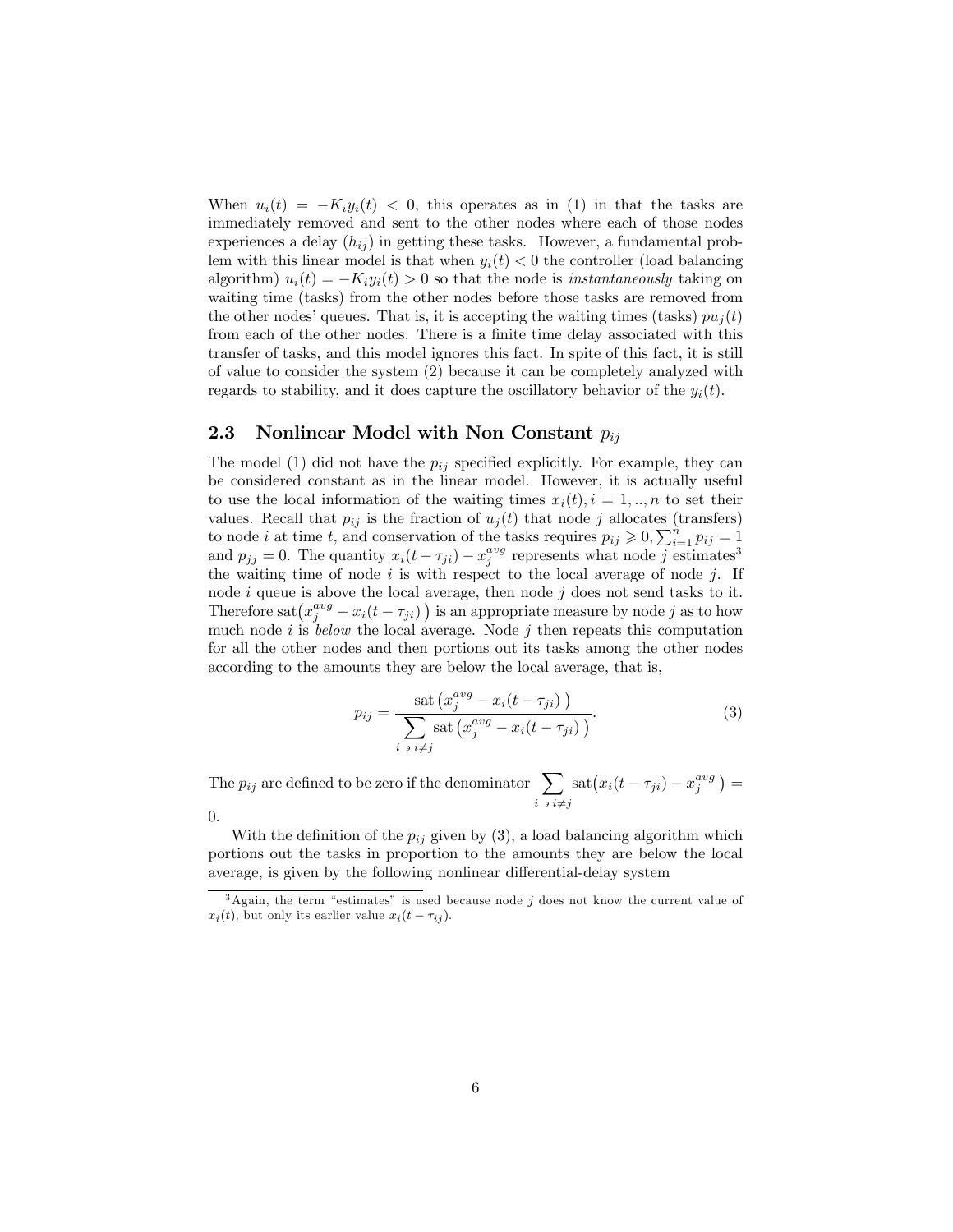$$
\frac{dx_i(t)}{dt} = \lambda_i - \mu_i + u_i(t) - \sum_{j \neq i} p_{ij} u_j(t - h_{ij})
$$
  
\n
$$
x_i^{avg} = \frac{\sum_{j=1}^n x_j(t - \tau_{ij})}{n}
$$
  
\n
$$
y_i(t) = x_i(t) - x_i^{avg}
$$
  
\n
$$
u_i(t) = -K_i \text{sat}(y_i(t))
$$
  
\n
$$
\text{sat}(x_i^{avg} - x_i(t - \tau_{ii}))
$$
\n(4)

$$
p_{ij} = \frac{\text{sat}\left(x_j^{avg} - x_i(t - \tau_{ji})\right)}{\sum_{i \text{ s } i \neq j} \text{sat}\left(x_j^{avg} - x_i(t - \tau_{ji})\right)} \text{ for } i \neq j
$$

$$
= 0 \text{ for } i = j
$$

# 3 Stability Analysis of the Linear Model

In previous work, [2][1] a stability analysis was carried out for the linear system. There it was shown that a three node model with  $K_1 = K_2 = K_3 = K$ ,  $p = 1/2$ ,  $\tau_{ij} = \tau, h_{ij} = 2\tau$  for  $i \neq j$  for all  $i, j = 1, 2, 3$  ( $\tau_{ii} = h_{ii} = 0$ ) was stable if and only if  $K < \frac{5\pi}{4\tau \sin(\pi/3)}$ .

# 4 Simulations

Experimental procedures to determine the delay values are given in [8] and summarized in [9]. These give representative values for a Fast Ethernet network with three nodes of  $\tau_{ij} = \tau = 200 \mu \sec \text{ for } i \neq j, \tau_{ii} = 0$ , and  $h_{ij} = 2\tau = 400$  $\mu$  sec for  $i \neq j$ ,  $h_{ii} = 0$ . The initial conditions were  $x_1(0) = 0.6$ ,  $x_2(0) = 0.4$  and  $x_3(0) = 0.2$ . The inputs were set as  $\lambda_1 = 3\mu_1, \lambda_2 = 0, \lambda_3 = 0, \mu_1 = \mu_2 = \mu_3 = 1$ . The  $t_{p_i}$ 's were taken to be equal.

#### 4.1 Linear Simulations

The figures below are plots of  $y_1(t), y_2(t), y_3(t)$  using the linear simulation. Three sets of runs are shown. To compare with the experimental results given in Figure 4, Figure 1 shows the output responses of the linear model with the gains set as  $K_1 = 6667, K_2 = 4167, K_3 = 5000$ , respectively. In each of the plots, the effect of delay ( $\tau = 200\mu$  sec) coming into play at  $t = 200\mu$  sec is evident.

#### 4.2 Nonlinear Simulations with constant  $p_{ij}$

In this set of simulations, the model (1) is used. To compare with the experimental results given in Figure 4, Figure 2 shows the output responses with the gains set as  $K_1 = 6667, K_2 = 4167, K_3 = 5000$ , respectively.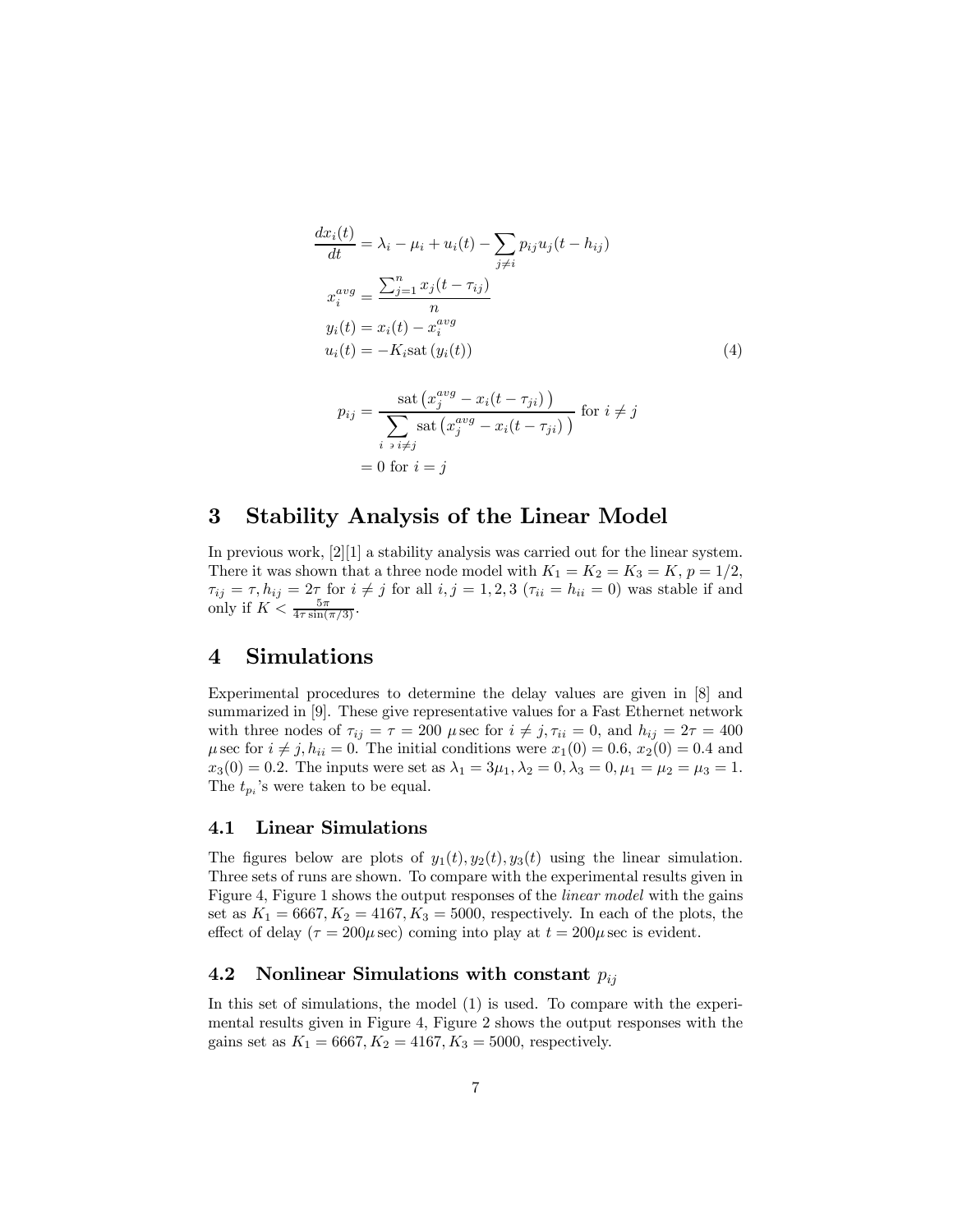

Figure 1: Linear simulation with  $K1 = 6666.7$ ;  $K2 = 4166.7$ ;  $K3 = 5000$ 

#### 4.3 Nonlinear Simulations

In this set, the model (4) is used. It is seen that the responses are faster for the  $K = 1000$  case compared to the constant  $p_{ij}$  case. However, for  $K = 5000$ , the response is actually deteriorated compared to the constant  $p_{ij}$  case.

# 5 Experimental Results

Preliminary experimental work has been preformed on a computer network built at the University of Tennessee. To explain the connection between the control gain  $K$  and the actual implementation, recall that the waiting time is related to the number of tasks as  $x_i(t) = q_i(t)t_{p_i}$  where  $t_{p_i}$  is the average time to carry out a task. The continuous time control law is

$$
u(t) = -K \text{sat} \left( y_i(t) \right)
$$

where  $u(t)$  is the rate of decrease of waiting time  $x_i(t)$  per unit time. Consequently, the gain  $K$  represents the rate of reduction of waiting time per second in the continuous time model. Also,  $y_i(t) = \left(q_i(t) - \left(\sum_{j=1}^n q_j(t - \tau_{ij})\right)/n\right) t_{p_i} =$  $r_i(t)t_p$ , where  $r_i(t)$  is simply the number of tasks above the estimated (local) average number of tasks and, as the interest here is the case  $y_i(t) > 0$ , consider  $u(t) = -Ky_i(t)$ . With  $\Delta t$  the time interval between successive executions of the load balancing algorithm, the control law says that a fraction of the queue  $K_zr_i(t)$  (0 <  $K_z$  < 1) is removed in the time  $\Delta t$  so the rate of reduction of waiting time is  $-K_zr_i(t)t_{p_i}/\Delta t = -K_zy_i(t)/\Delta t$  so that

$$
u(t) = -\frac{K_z y_i(t)}{\Delta t} \Longrightarrow K = \frac{K_z}{\Delta t}.
$$
\n(5)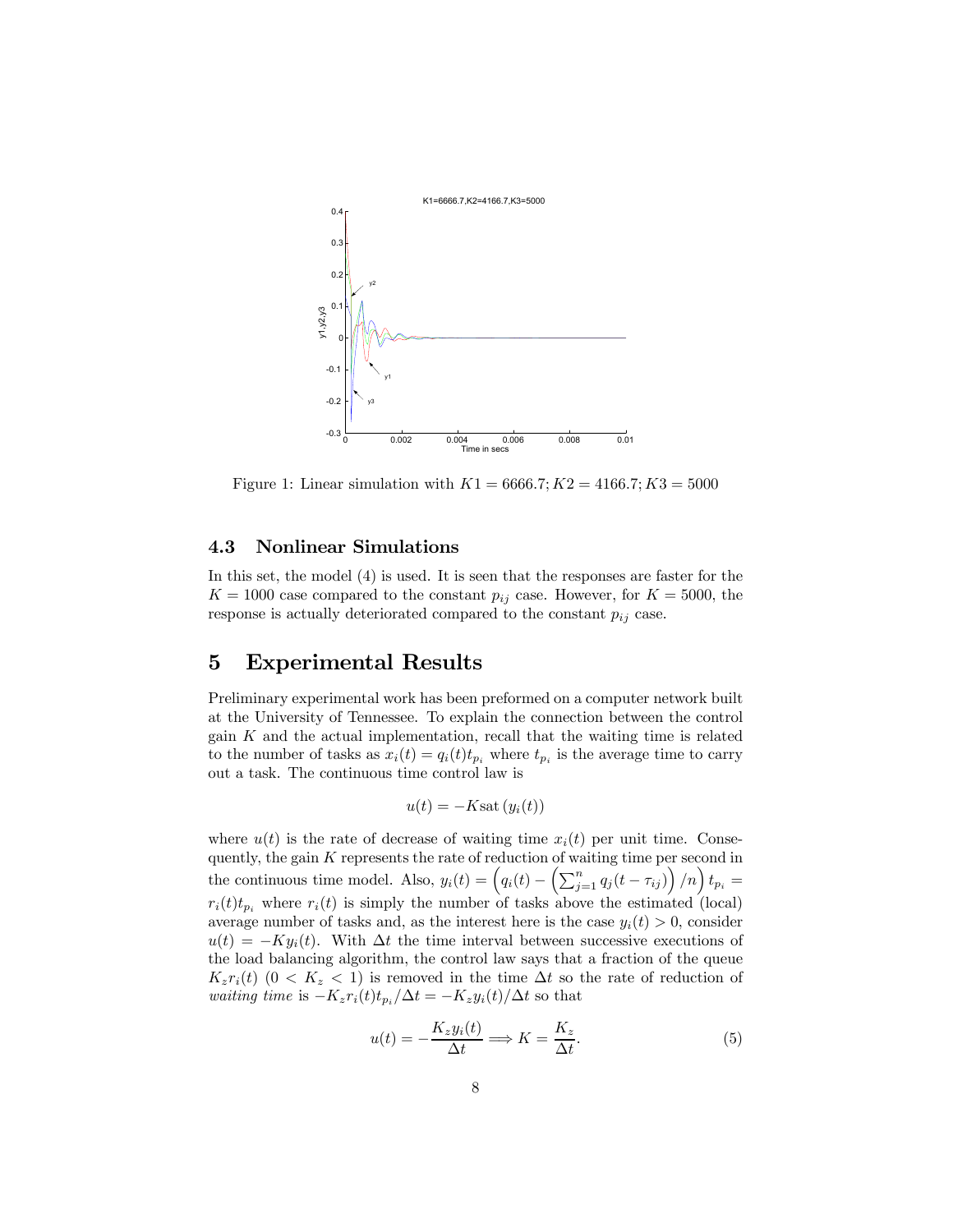

Figure 2: Nonlinear simulation with constant  $p_{ij}$  and  $K1 = 6666.7; K2 =$  $4166.7; K3 = 5000$ 

This shows that the gain  $K$  is related to the actual implementation by how fast the load balancing can be carried out and how much (fraction) of the load is transferred. In the experimental work reported here,  $\Delta t$  actually varies each time the load is balanced. As a consequence, the value of  $\Delta t$  used in (5) is an average value for that run. The average time  $t_{p_i}$  to process a task is the same on all nodes (identical processors) and is equal  $10\mu$  sec while the time it takes to transfer of load is about  $50\mu$  sec. The initial conditions were taken as  $q_1(0) = 60000, q_2(0) = 40000, q_3(0) = 20000$  (corresponding to  $x_1(0) =$  $q_1(0)t_{pi} = 0.6, x_2(0) = 0.4, x_3(0) = 0.2$ . All of the experimental responses were carried out with constant  $p_{ij} = 1/2$  for  $i \neq j$ .

Figure 4 is a plot of the responses  $r_i(t) = q_i(t) - \left(\sum_{j=1}^n q_j(t - \tau_{ij})\right)/n$ for  $i = 1, 2, 3$  (recall that  $y_i(t) = r_i(t)t_{p_i}$ ). The (average) value of the gains were  $(K_z = 0.5) K_1 = 0.5/75 \mu \sec = 6667, K_2 = 0.5/120 \mu \sec = 4167, K_3 =$  $0.5/100\mu$  sec = 5000. This figure compares favorably with Figures 1 (linear model) and 2 (nonlinear model) except for the time scale being off, that is, the experimental responses are slower. The explanation for this it that the gains here vary during the run because  $\Delta t$  (the time interval between successive executions of the load balancing algorithm) varies during the run. Further, this time  $\Delta t$ is not modeled in the continuous time simulations, only its average effect in the gains  $K_i$ . That is, the continuous time model does not stop processing jobs (at the average rate  $t_{pi}$ ) while it is transferring tasks to do the load balancing. An important point is that the actual delays experienced by the network traffic in the parallel machine are random. Work has been performed to characterize the bandwidth and delay on unloaded and loaded network switches, in order to identify the delay parameters of the analytic models and is reported in [8][9].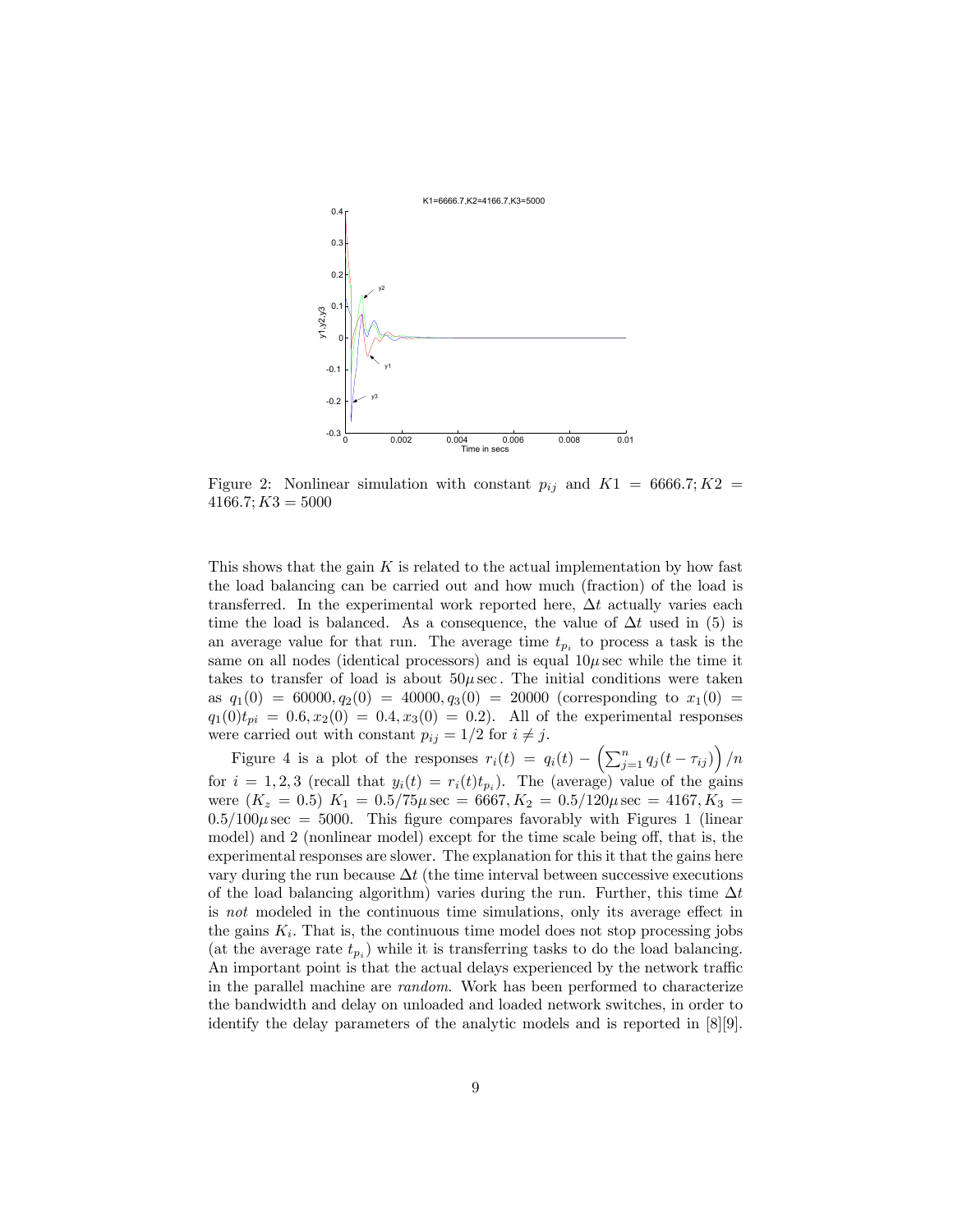

Figure 3: Nonlinear output responses with  $K = 5000$ .

The value  $\tau = 200 \mu$  secused for simulations represents an average value for the delay and was found using the procedure described in [9]. The interest here is to compare the experimental data with that from the three models previously developed.

# 6 Summary and Conclusions

By the time of the conference, the authors expect to have experimental results for the nonlinear model with non constant  $p_{ij}$ . The decision to use constant or non constant  $p_{ij}$ 's may depend on the network size. Preliminary work with only three nodes indicates that the constant  $p_{ij}$ 's seem to outperform the non constant implementation. Further investigations will be done to characterize which parameters in the model are the "sensitive" parameters, that is, which parameters when varied slightly result in significant changes in the response. Another consideration is the fact that the load balancing operation involves processor time which is not being used to process tasks. Consequently, there is a trade-off between using processor time/network bandwidth and the advantage of distributing the load evenly between the nodes to reduce overall processing time. This is now under investigation.

# 7 Acknowledgements

The work of J.D. Birdwell, V. Chupryna, Z. Tang, and T.W. Wang was supported by U.S. Department of Justice, Federal Bureau of Investigation under contract J-FBI-98-083. Drs. Birdwell and Chiasson were also partially sup-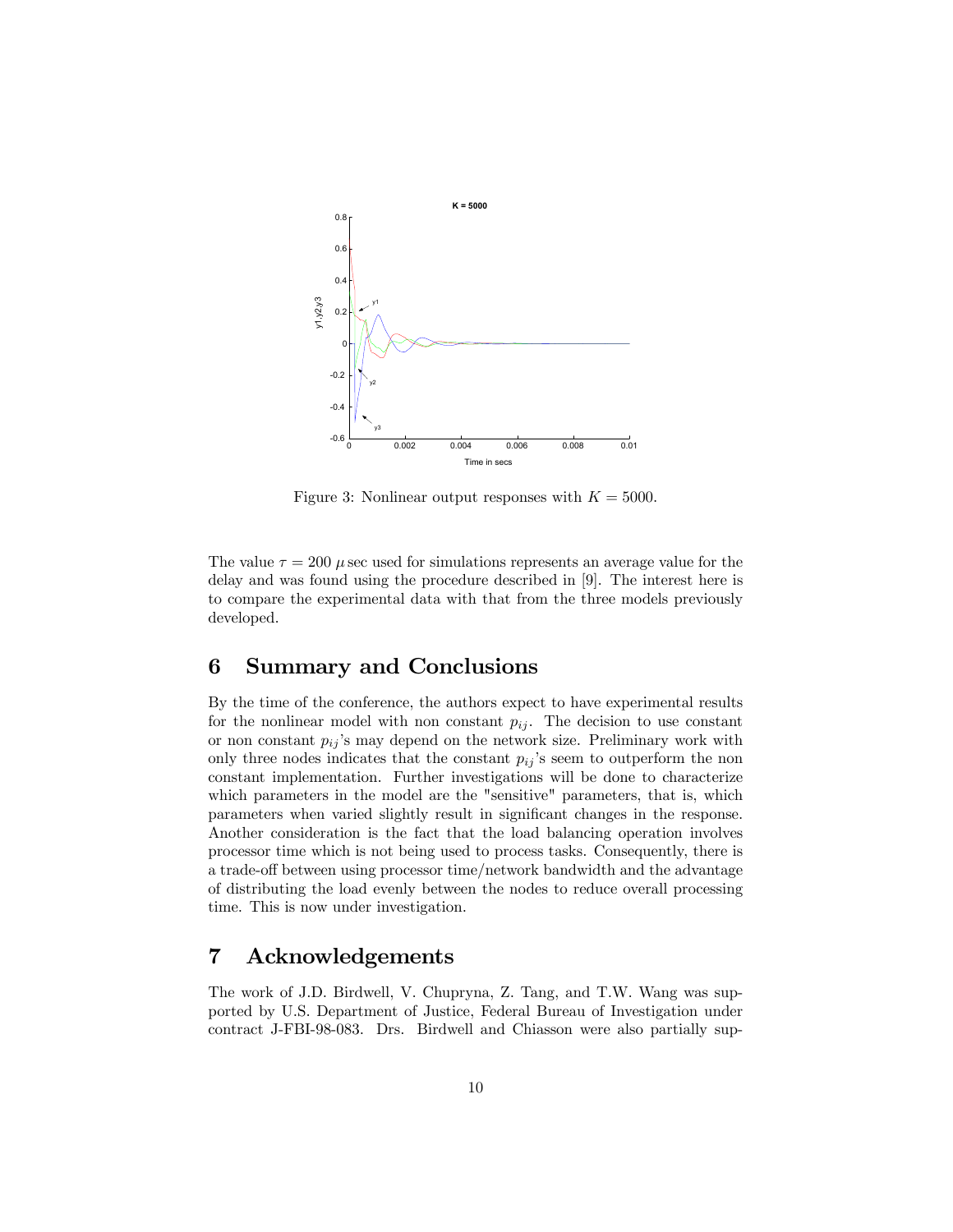

Figure 4: Experimental response of the load balancing algorithm. The average value of the gains are  $(K_z = 0.5)$   $K_1 = 6667, K_2 = 4167, K_3 = 5000$  with constant  $p_{ij}$ .

ported by a Challenge Grant Award from the Center for Information Technology Research at the University of Tennessee. The work of C.T. Abdallah was supported in part by the National Science Foundation through the grant INT-9818312. The views and conclusions contained in this document are those of the authors and should not be interpreted as necessarily representing the official policies, either expressed or implied, of the U.S. Government.

# References

- [1] C. Abdallah, N. Alluri, J. Birdwell, J. Chiasson, V. Churpryna, Z. Tang, and T. Wang. A linear time delay model for studying load balancing instabilities due to time delays in parallel computation. (2002). Submitted for Publication.
- [2] C. Abdallah, J. Birdwell, J. Chiasson, V. Churpryna, Z. Tang, and T. Wang. Load balancing instabilities due to time delays in parallel computation. In "Proceedings of the 3rd IFAC Conference on Time Delay Systemsî (December 2001). Sante Fe NM.
- [3] J. Birdwell, J. Chiasson, C. Abdallah, Z. Tang, N. Alluri, V. Churpryna, and T. Wang. Load balancing instabilities due to time delays in parallel computation. (2002). Submitted for Publication.
- [4] J. Birdwell, R. Horn, D. Icove, T. Wang, P. Yadav, and S. Niezgoda. A hierarchical database design and search method for codis. In ìTenth International Symposium on Human Identificationî (September 1999). Orlando, FL.